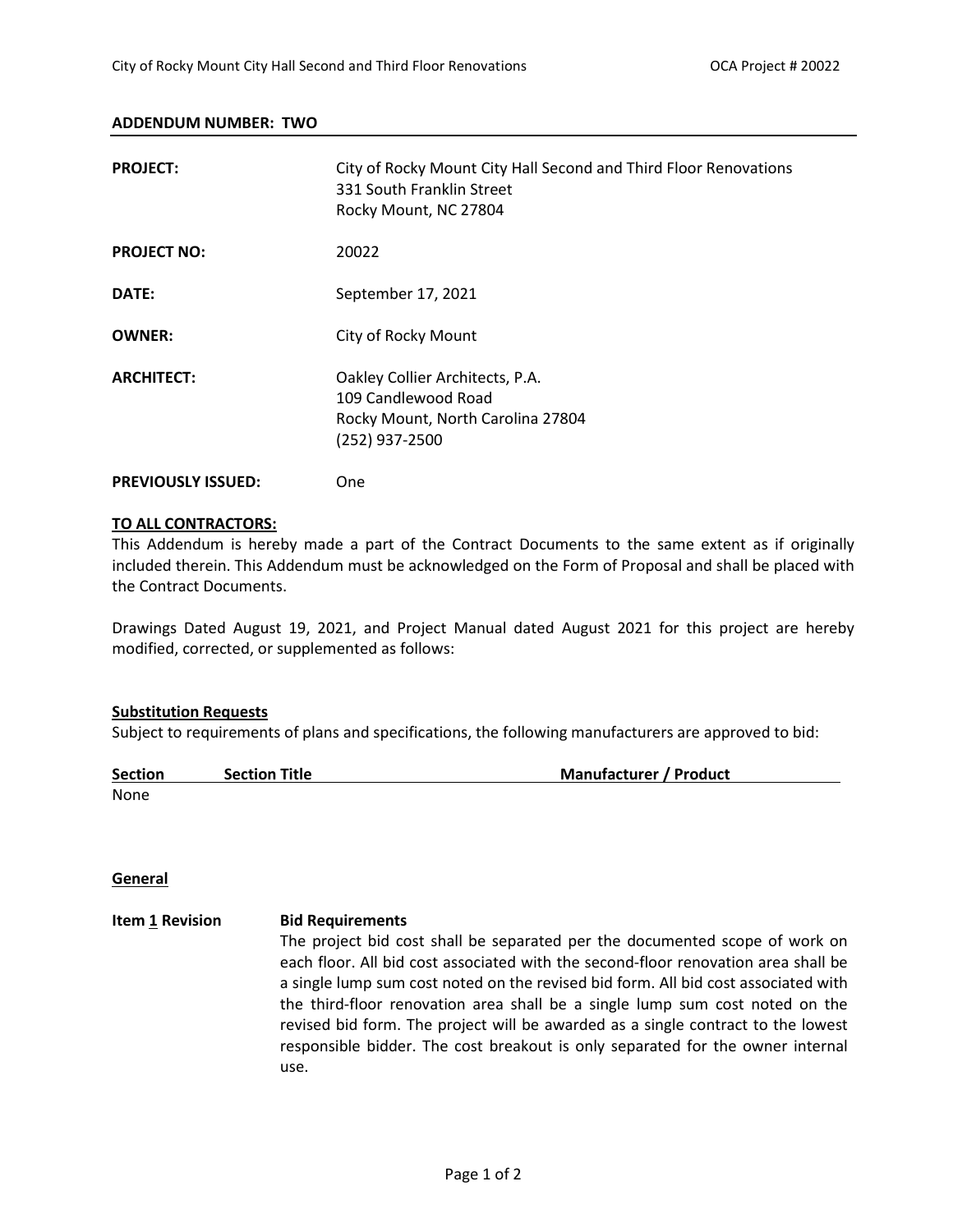# **Specifications**

| Item 1 Change | <b>Bid Form</b>                                                                                                                                              |  |  |
|---------------|--------------------------------------------------------------------------------------------------------------------------------------------------------------|--|--|
|               | Replace the Bid form in the Project Manual in its entirety with the attached<br>revised bid form with the added line item break out for the second and third |  |  |
| Item 1 Change | 12 21 13 Horizontal Louver Wood Blinds                                                                                                                       |  |  |
|               | Replace section 12 21 13 Horizontal Louver Wood Blinds in its entirety with the                                                                              |  |  |
|               | attached revised specification 12 21 14 Horizontal Louver Aluminum Blinds                                                                                    |  |  |

**End of Addendum**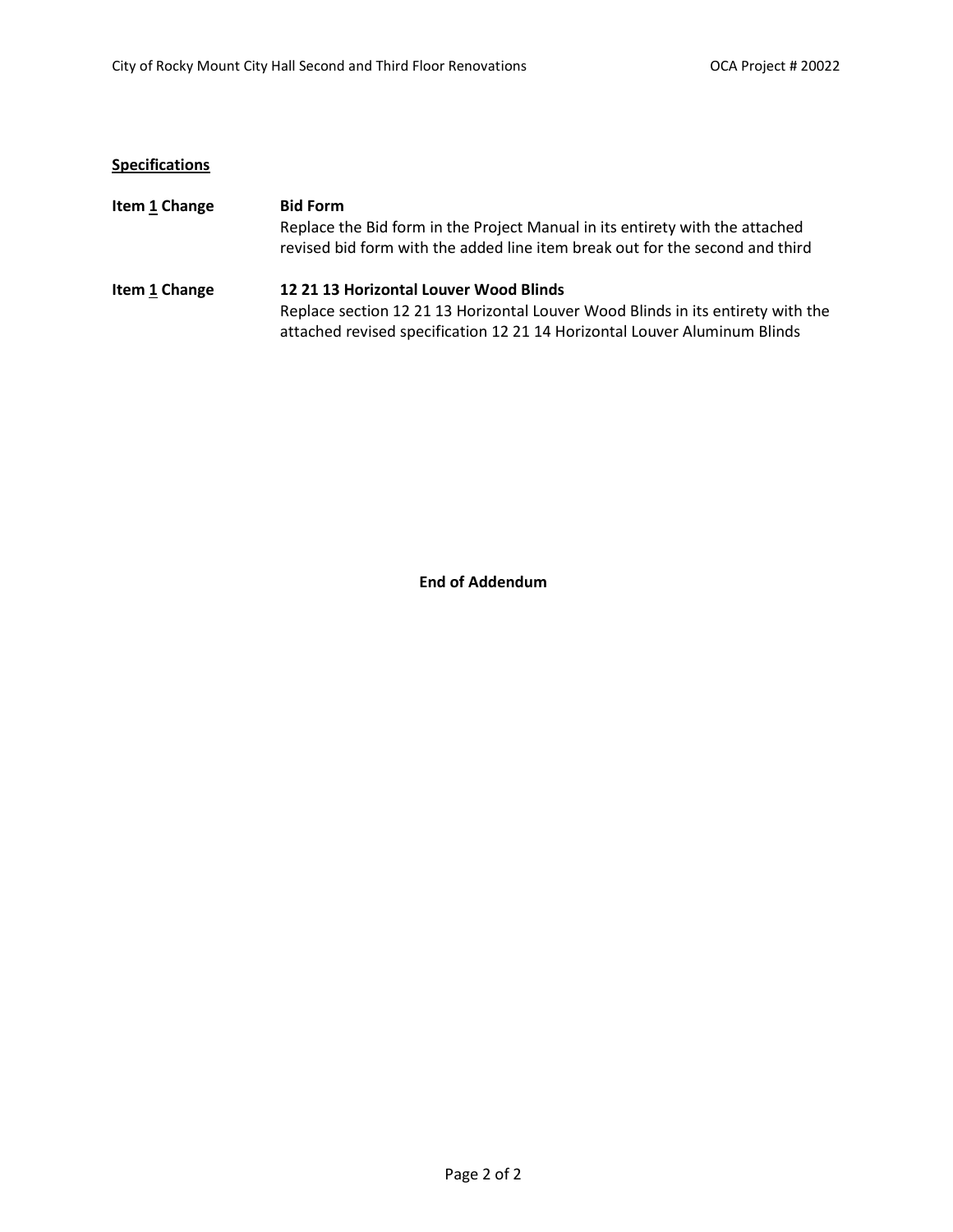## **FORM OF SINGLE PRIME GENERAL CONTRACTOR PROPOSAL**

| Second and Third Floor Renovations |  |
|------------------------------------|--|
| City of Rocky Mount                |  |
| Architect's Project #20022         |  |

Second and Third Floor Renovations Bidder: \_\_\_\_\_\_\_\_\_\_\_\_\_\_\_\_\_\_\_\_\_\_\_\_ City of Rocky Mount Date: \_\_\_\_\_\_\_\_\_\_\_\_\_\_\_\_\_\_\_\_\_\_\_\_\_\_

The undersigned, as Bidder, hereby declares that the only person or persons interested in the Proposal as principal of principals is or are named herein and that no other person than herein mentioned has any interest in this Proposal or in the contract to be entered into; that this proposal is made without connection with any other person, company or parties making a bid or proposal; and that it is in all respects fair and in good faith without collusion or fraud. The Bidder further declares that he has examined the site of the Work and the Contract Documents relative thereto and has read all special provisions furnished prior to the opening of bids; that he has satisfied himself relative to the work to be performed.

The bidder proposes and agrees if this Proposal is accepted to contract with the City of Rocky Mount in the form of contract specified, to furnish all necessary materials, equipment, machinery, tools, apparatus, means of transportation, and labor necessary to complete the construction of the Second and Third Floor Renovations, in full accordance with the plans, specifications, and contract documents, to the full and entire satisfaction of the City of Rocky Mount with a definite understanding that no money will be allowed for extra work except as set forth in the General Conditions and Contract Documents for the sum of:

### **SINGLE PRIME CONTRACT**:

| <b>BASE BID for SECOND FLOOR SCOPE OF WORK</b> |                                  |
|------------------------------------------------|----------------------------------|
|                                                | _Dollars (\$)___________________ |
| <b>BASE BID for THIRD FLOOR SCOPE OF WORK</b>  |                                  |
|                                                |                                  |
|                                                |                                  |
| <b>Subcontractors:</b>                         | License No.                      |
| Plumbing Subcontractor:                        |                                  |
| <b>Mechanical Subcontractor:</b>               |                                  |
| <b>Electrical Subcontractor:</b>               |                                  |
| © Oakley Collier Architects, PA                | Form of Proposal                 |
| August 2021 - Architect's Project # 20022      | Page 1 of 3                      |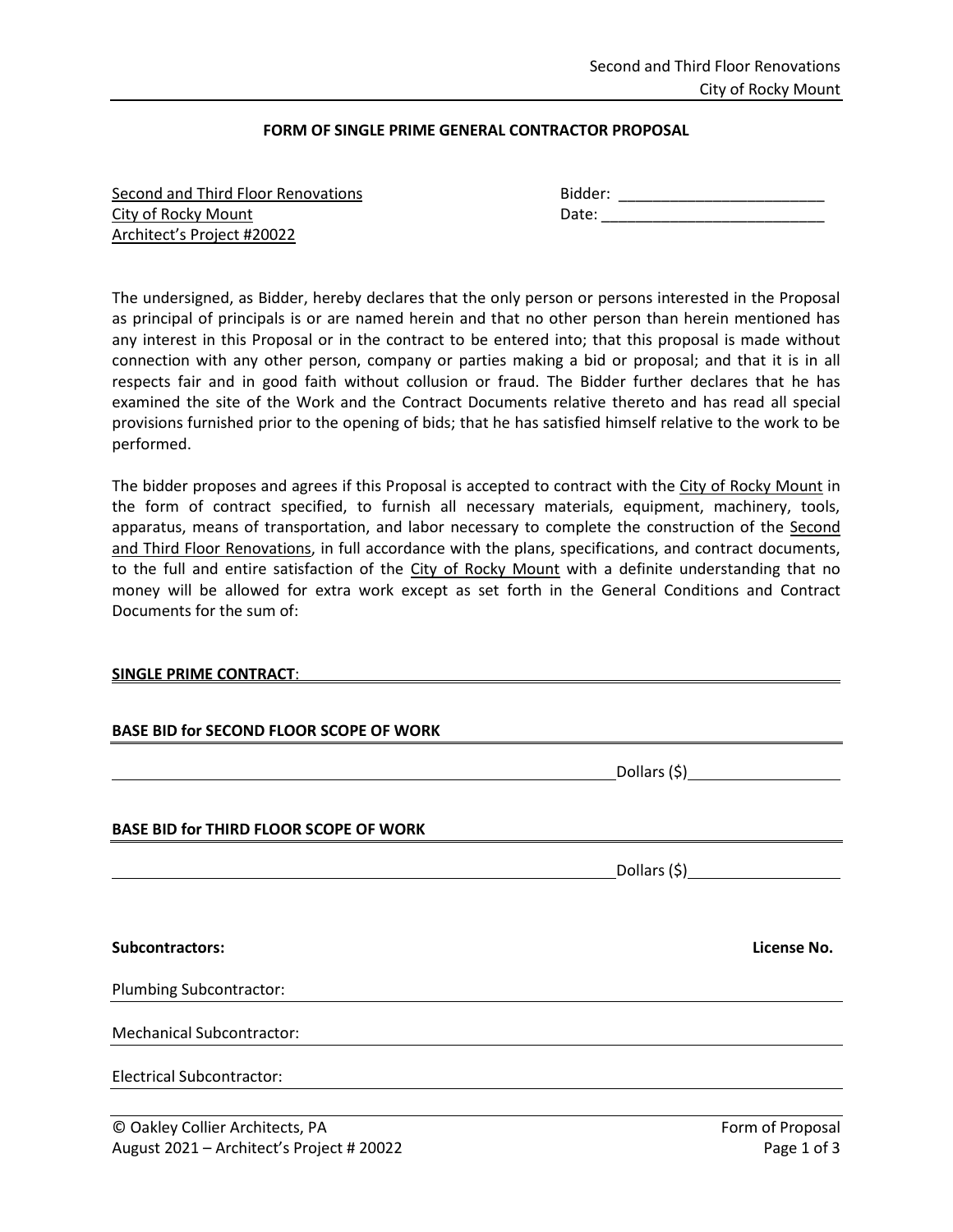The Bidder further proposes and agrees hereby to commence work under this contract on a date to be specified in a written order of the Architect and shall fully complete all work within **150** consecutive calendar days from date of commencement established in a Notice to Proceed.

BIDDER further agrees to pay as liquidated damages, the sum of \$500 for each consecutive calendar day thereafter as provided in Section 15 of the General Conditions.

## **UNIT PRICES**

Unit prices quoted and accepted shall apply throughout the life of the contract, except as otherwise specifically noted. Unit prices shall be applied, as appropriate, to compute the total value of changes in the base bid quantity of the work all in accordance with the contract documents.

## **GENERAL CONTRACT:**

| Unit Price No. 1: Data Outlet and Conduit              | $(U$ nit $)$ | each Unit Price (\$) |  |
|--------------------------------------------------------|--------------|----------------------|--|
| Cost for additional 5 occurrences included in Base Bid |              | Price(5)             |  |
| Unit Price No. 2: Duplex Receptacle and Circuit        | (Unit)       | each Unit Price (\$) |  |
| Cost for additional 5 occurrences included in Base Bid |              | Price(\$)            |  |

The undersigned further agrees that in the case of failure on his part to execute the said contract and the bond within ten (10) consecutive calendar days after written notice being given on the award contract, the check, cash or bid bond accompanying this bid shall be paid into the funds of the Owner's account set aside for the project, as liquidated damages for such failure; otherwise the check, cash or bid bond accompanying this proposal shall be returned to the undersigned.

Attach certified check, cash or bid bond to this proposal.

|                                        | $\Box$ day of $\Box$ | 20 |
|----------------------------------------|----------------------|----|
| Name of firm or corporation making bid |                      |    |
|                                        |                      |    |
|                                        |                      |    |
| WITNESS:                               | By:                  |    |
|                                        |                      |    |
|                                        |                      |    |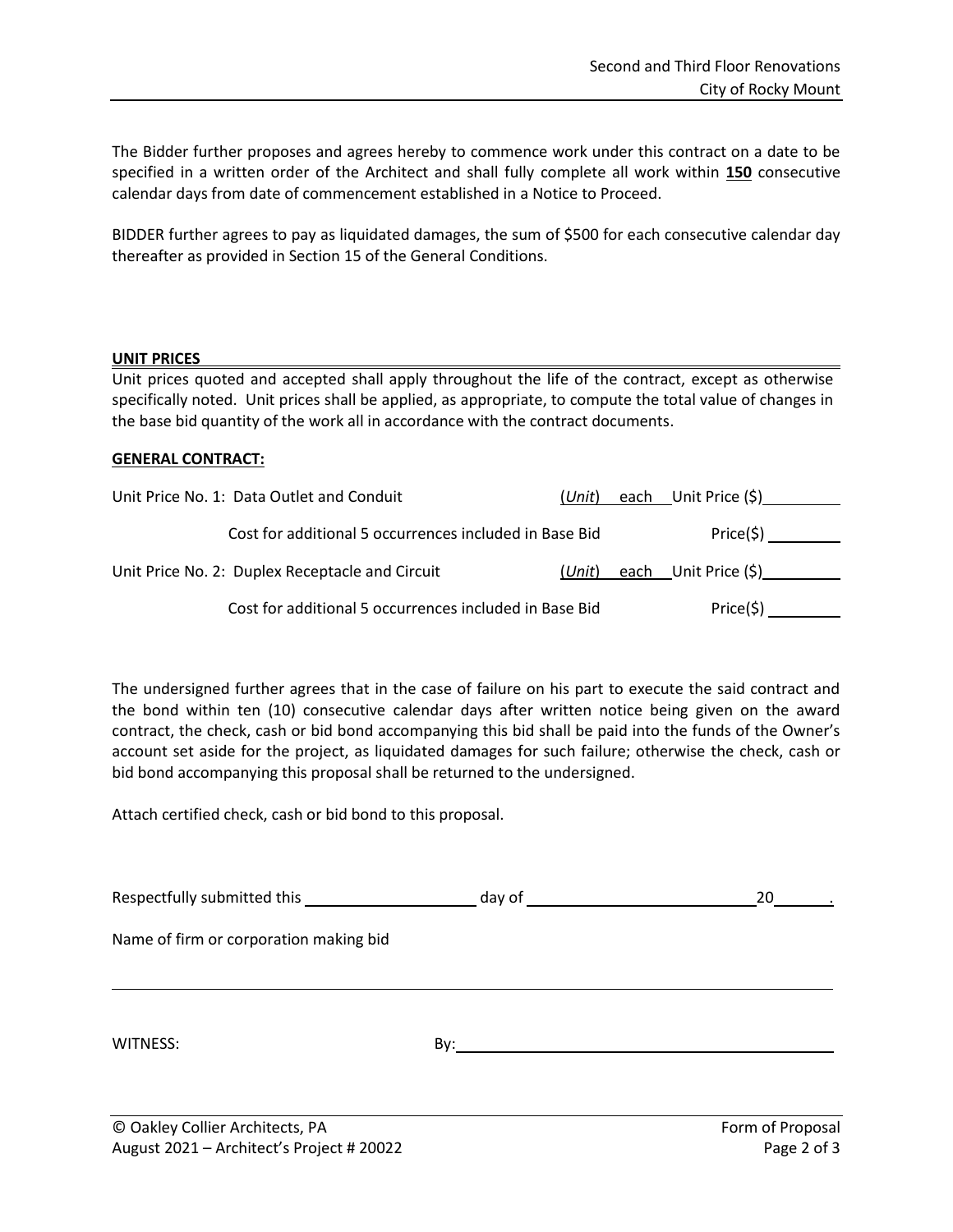| Proprietorship or Partnership                                                                                                                                                                                                       | (Owner, Partner, Pres., V. Pres.) |
|-------------------------------------------------------------------------------------------------------------------------------------------------------------------------------------------------------------------------------------|-----------------------------------|
|                                                                                                                                                                                                                                     |                                   |
|                                                                                                                                                                                                                                     |                                   |
|                                                                                                                                                                                                                                     |                                   |
|                                                                                                                                                                                                                                     |                                   |
|                                                                                                                                                                                                                                     |                                   |
| (Corporate Seal)                                                                                                                                                                                                                    |                                   |
| ATTEST:                                                                                                                                                                                                                             |                                   |
| By: <b>Example 2008</b> Service Contract Contract Contract Contract Contract Contract Contract Contract Contract Contract Contract Contract Contract Contract Contract Contract Contract Contract Contract Contract Contract Contra |                                   |
|                                                                                                                                                                                                                                     |                                   |
| (Corp. Sec. or Asst. Sec. Only)                                                                                                                                                                                                     |                                   |
|                                                                                                                                                                                                                                     |                                   |
| Addenda received and used in computing bid:                                                                                                                                                                                         |                                   |
|                                                                                                                                                                                                                                     |                                   |
|                                                                                                                                                                                                                                     |                                   |
|                                                                                                                                                                                                                                     |                                   |
| <b>For All Official Notices:</b>                                                                                                                                                                                                    |                                   |
|                                                                                                                                                                                                                                     |                                   |
| Name and Title                                                                                                                                                                                                                      |                                   |
| Name of Firm/Corporation                                                                                                                                                                                                            |                                   |
| Street Address, City, State and Zip                                                                                                                                                                                                 |                                   |
| <b>Telephone and Fax Numbers</b>                                                                                                                                                                                                    |                                   |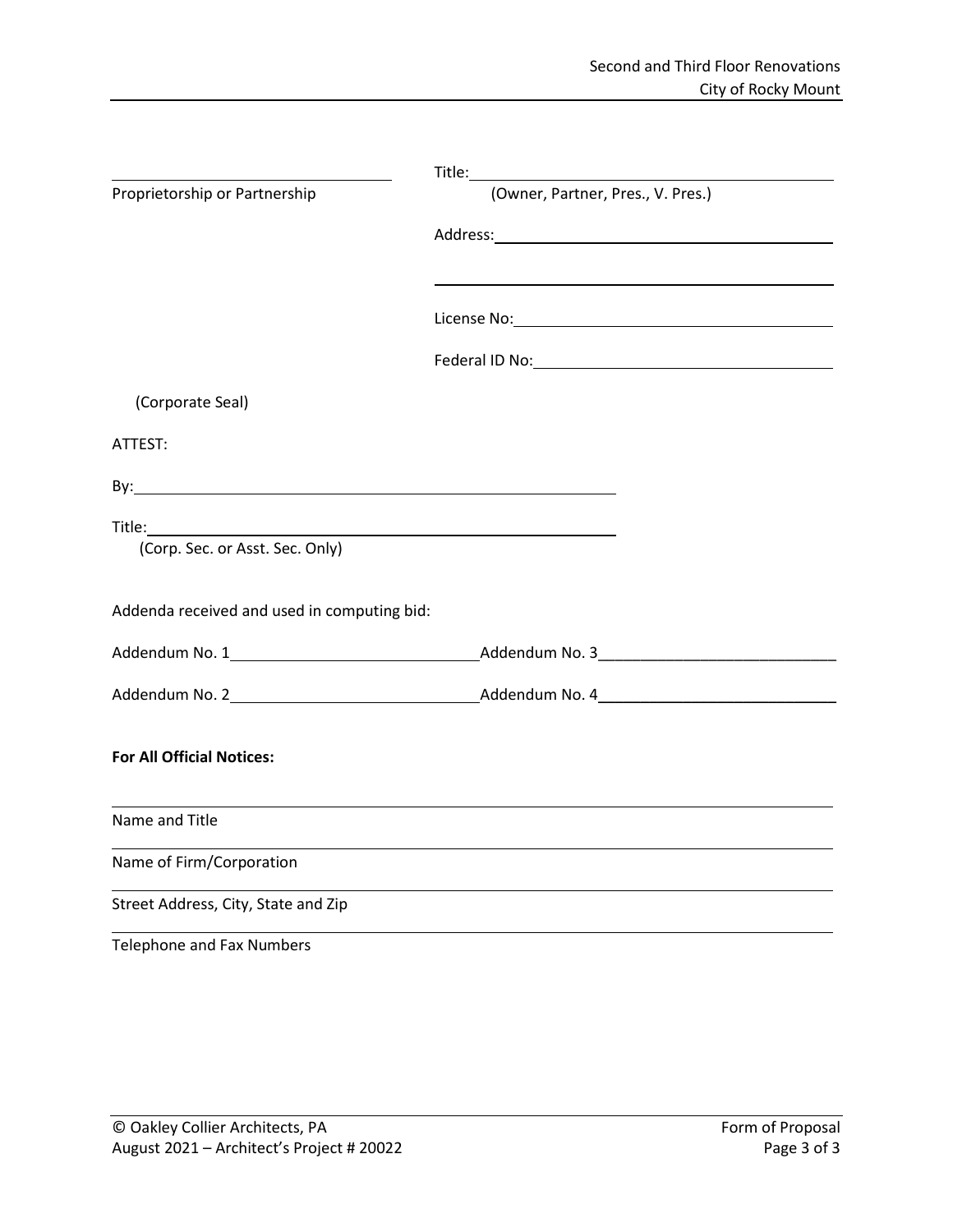### **SECTION 12 21 13 HORIZONTAL LOUVER BLINDS**

## **PART 1 GENERAL**

## **1.01 SECTION INCLUDES**

- A. Horizontal slat louver blinds.
- B. Operating hardware.

### **1.02 REFERENCE STANDARDS**

A. WCMA A100.1 - Safety of Corded Window Covering Products Current Edition, Including All Revisions.

## **1.03 ADMINISTRATIVE REQUIREMENTS**

A. Coordinate the placement of concealed blocking to support blinds. See Section 06 10 00.

## **1.04 SUBMITTALS**

- A. See Section 01 30 00 Administrative Requirements, for submittal procedures.
- B. Product Data: Provide data indicating physical and dimensional characteristics.
- C. Shop Drawings: Indicate opening sizes, tolerances required, method of attachment, clearances, and operation.
- D. Samples: Submit two samples, 6 inch long illustrating slat materials and finish, color, cord type and color.
- E. Manufacturer's Installation Instructions: Indicate special procedures and perimeter conditions requiring special attention.

## **1.05 QUALITY ASSURANCE**

A. Manufacturer Qualifications: Company specializing in manufacturing the products specified in this section with minimum three years documented experience.

### **1.06 PROJECT CONDITIONS**

- A. Coordinate the work with window installation and placement of concealed blocking to support blinds.
- B. Take field measurements to determine sizes required.

## **PART 2 PRODUCTS**

### **2.01 MANUFACTURERS**

- A. Horizontal Louver Blinds:
	- 1. Hunter Douglas: www.hunterdouglas.com.
	- 2. Levolor Contract: www.levolorcontract.com.
	- 3. SWFcontract, a division of Spring Window Fashions, LLC.: www.swfcontract.com.
	- 4. Substitutions: See Section 01 60 00 Product Requirements.

### **2.02 BLINDS**

- A. Description: Horizontal slat louvers hung from full-width headrail with full-width bottom rail.
- B. Manual Operation: Control of raising and lowering by cord with full range locking; blade angle adjustable by control wand.
- C. Blinds: Horizontal slat louvers hung from full-width headrail with full-width bottom rail; manual control of raising and lowering by cord with full range locking; blade angle adjustable by control wand; complying with WCMA A100.1.
- D. Metal Slats: Spring tempered pre-finished aluminum; radiused slat corners, with manufacturing burrs removed.
	- 1. Width: 1 inch (25 mm).